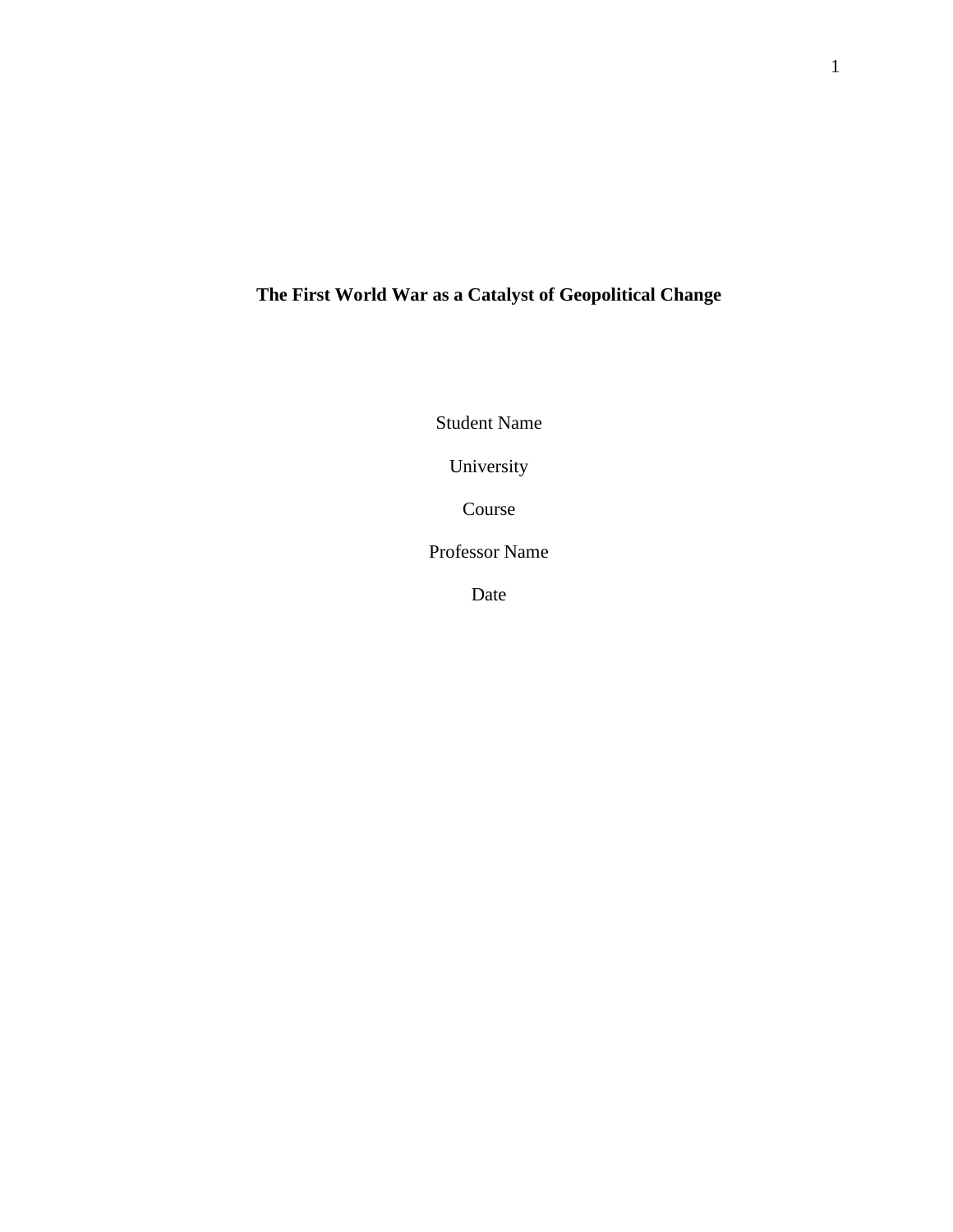## **The First World War as a Catalyst of Geopolitical Change**

The First World War is the prologue to the most significant geopolitical change. As a result of it, the Ottoman Empire, the Russian Empire, and the German Empire collapsed. The world political community was in crisis since the war was filled with dramatic events. The number of participating countries was too large to consider it a local conflict. One of the most important but unfairly forgotten in some literature and documentaries results of the First World War was the German revanchist spirit, which became the core of the Second World War.

The First World War became a disaster for the entire geopolitical space, as it involved many actors both from European and Asian regions. Many actors with their interests (often hidden) still cannot come to a consensus many years after the war. Unexpectedly for the civilized countries, which possessed substantial financial reserves, gold, lands, and colonies, the war was growing in magnitude. The war involved different ethnic groups, cultures, and ambitions, which contradicted each other and could not be satisfied simultaneously. This seems as a geopolitical level of narration, but behind every culture and state is the fate of an ordinary person who ended up in a war, leaving family and friends (Gilbert, 2020). As a result, the war dragged on, involving more and more new characters and new events. One of these events was the October Revolution, which took place in the Russian Empire against the backdrop of hunger, hostilities, poverty, and human despair.

The society of that time had not faced conflicts of the scale of the First World War, so the countries did not know how to continue it or how to put an end to it. The distribution of forces became more apparent over time: the strongest of this world stood out and even concluded peace treaties, which had considerable impact on that and subsequent world wars. Ahead was the Great Economic Crisis of 1929, wars for independence, decolonization in some parts of Europe, Stalinization, and a personality cult in the USSR. This war was the prologue to an essential stage of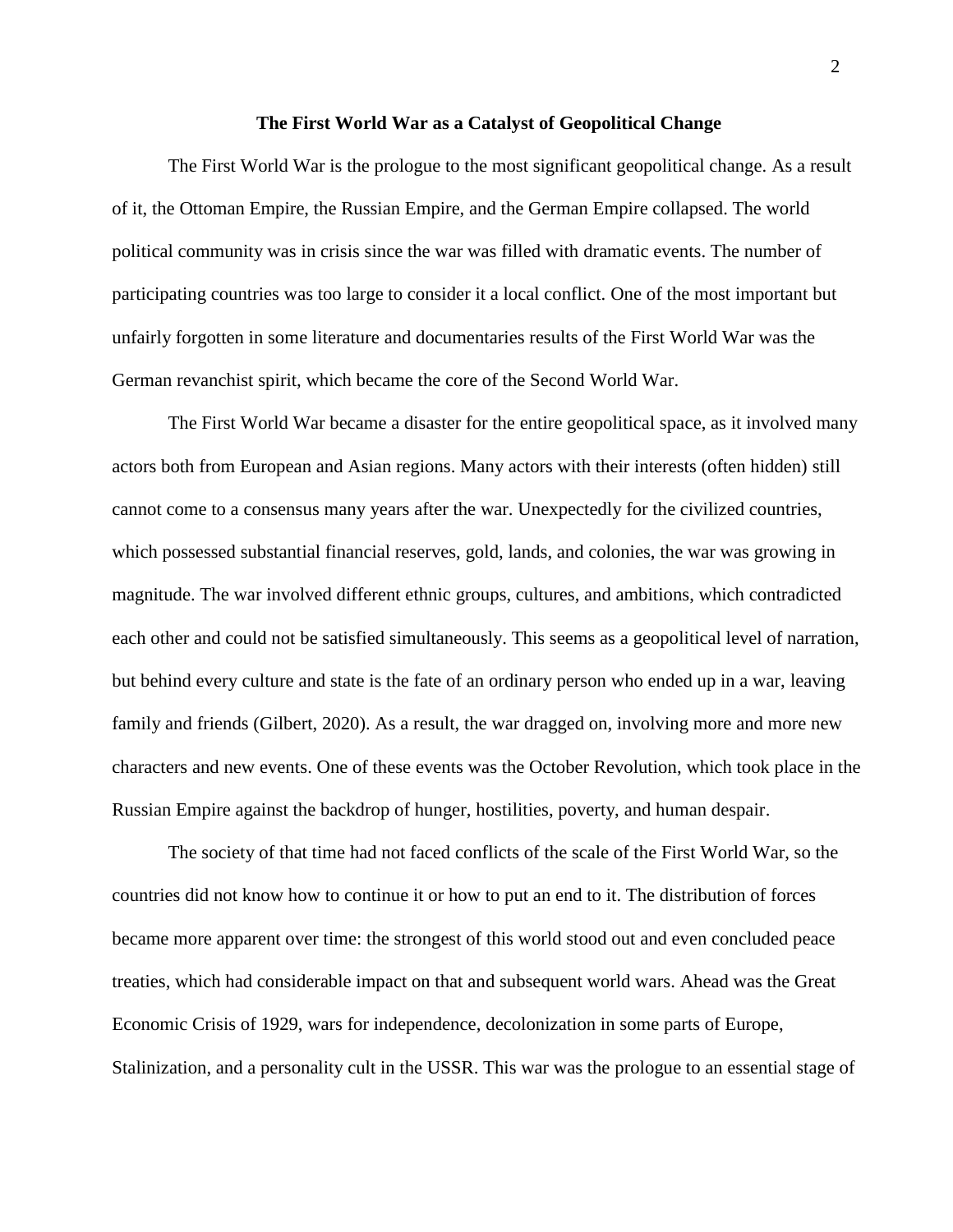technologization, industrialization, and other vital changes in the world.